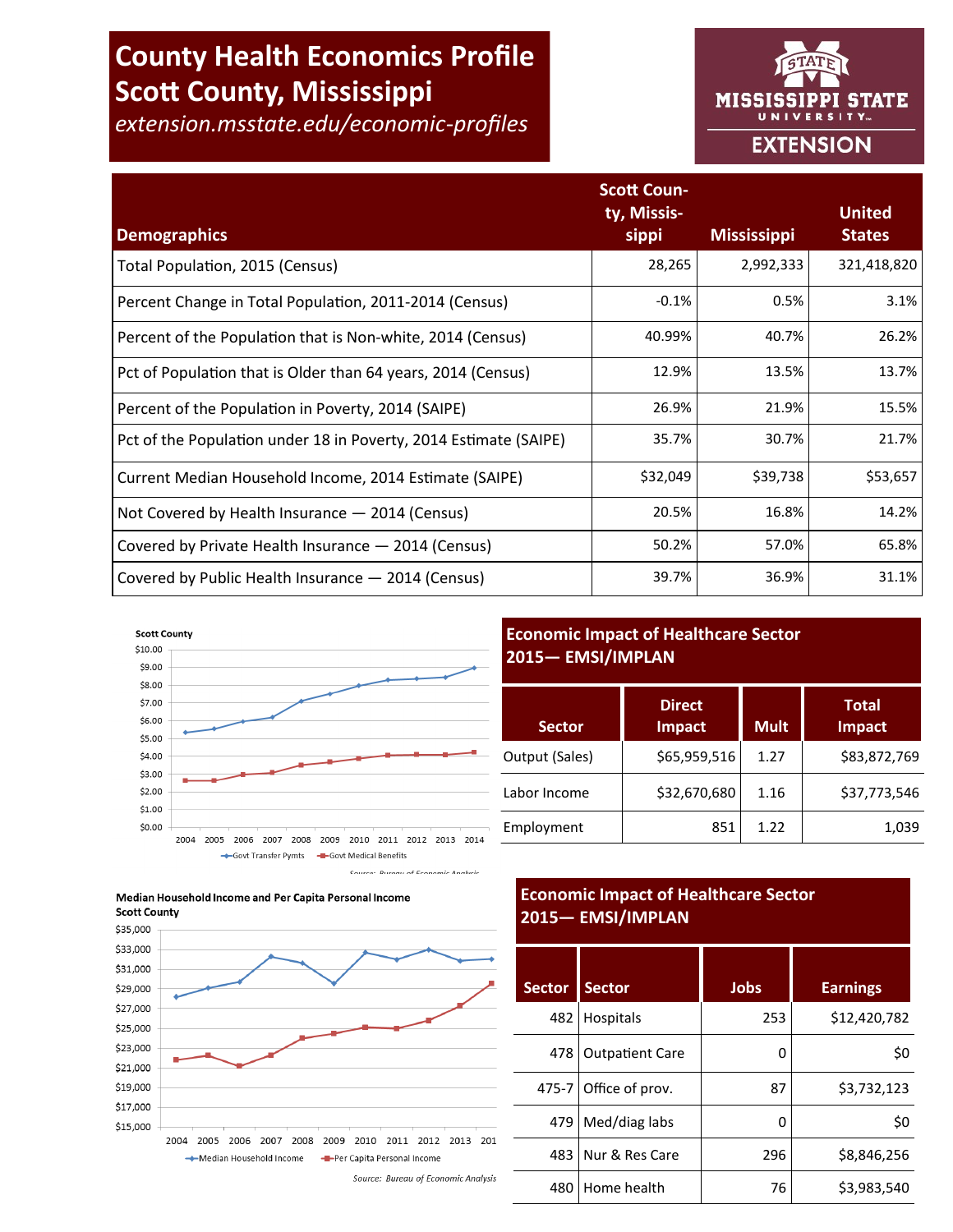| <b>Gross County/State Product</b><br>(Bureau of Economic Analysis) | <b>Scott County,</b><br><b>Mississippi</b> |       | <b>Mississippi</b> |         | % Chg<br><b>in</b><br><b>County</b> | $%$ of<br><b>County</b><br><b>GCP</b> |
|--------------------------------------------------------------------|--------------------------------------------|-------|--------------------|---------|-------------------------------------|---------------------------------------|
| <b>Sectors (Millions of dollars)</b>                               | 2011                                       | 2015  | 2011               | 2015    | 11-15                               | 2015                                  |
| All industry total                                                 | 1,012                                      | 1,111 | 96,840             | 107,100 | 9.8%                                | 100.0%                                |
| Health care and social assistance                                  | 10.4                                       | 56.9  | 7.226              | 7,915   | 445.3%                              | 5.1%                                  |
| <b>Ambulatory Health Care Services</b>                             | 2.7                                        | 10.3  | 2,683              | 2,952   | 283.6%                              | 0.9%                                  |
| All Hospitals/Res Care Facilities                                  | 5.4                                        | 34.1  | 3,272              | 3,468   | 538.2%                              | 3.1%                                  |
| Social Assistance                                                  | 2.4                                        | 12.4  | 1,271              | 1,495   | 419.3%                              | 1.1%                                  |

## **Top Health & Social Assistance Employment Sectors 2015— EMSI**

| <b>NAICS</b> | <b>Sector</b>                    | 2015<br>Jobs | Ann<br>Earn/Job |
|--------------|----------------------------------|--------------|-----------------|
| 6231         | Nrsng Care Fac (Skill Nrsng Fac) | 296          | \$29.886        |
|              | Gen Med/Surg Hosp (Pub/Priv)     | 253          | \$49,094        |
| 6241         | Individual and Family Services   | 139          | \$14,891        |
| 6216         | l Home Health Care Services      | 76           | \$52,415        |
| 6244         | Child Day Care Services          | 61           | \$15,771        |
| 6212         | <b>Offices of Dentists</b>       | 42           | \$36,705        |

## **Top Health & Social Assistance Occupation Sectors 2015— EMSI**

| <b>SOC</b> | <b>Sector</b>                        | 2015<br><b>Jobs</b> | <b>Median</b><br><b>Hr Earn</b> |
|------------|--------------------------------------|---------------------|---------------------------------|
|            | Total                                | 703                 | \$20                            |
| 31-1010    | Nursing/Psych/& Home Health<br>Aides | 197                 | \$11                            |
| 29-1140    | <b>Registered Nurses</b>             | 182                 | \$23                            |
| 29-2060    | Lic Prac & Lic Voc Nurses            | 89                  | \$18                            |
| 31-9090    | Misc Healthcare Spprt Occ            | 33                  | \$11                            |
| 29-2050    | Health Pract Spprt Tech & Techns     | 33                  | \$13                            |
| 29-1120    | Therapists                           | 28                  | \$26                            |
| 29-2070    | Med Records & Health Info Techs      | 20                  | \$13                            |

# Percentage of Jobs in Health Care Sector (2015)



# **Health Occupations per 100,000 Population (2015)— EMSI**

| <b>Sector</b>                        | <b>Occup</b> |
|--------------------------------------|--------------|
| Physicians/Surgeons (all types)      | 42           |
| Reg Nurses/Nurse Pract/Phys Assts    | 679          |
| Lic Practical/Vocational Nurses      | 315          |
| Technologist/Technicians (all types) | 368          |
| Nursing/Psy/Home Health Aides        |              |
|                                      |              |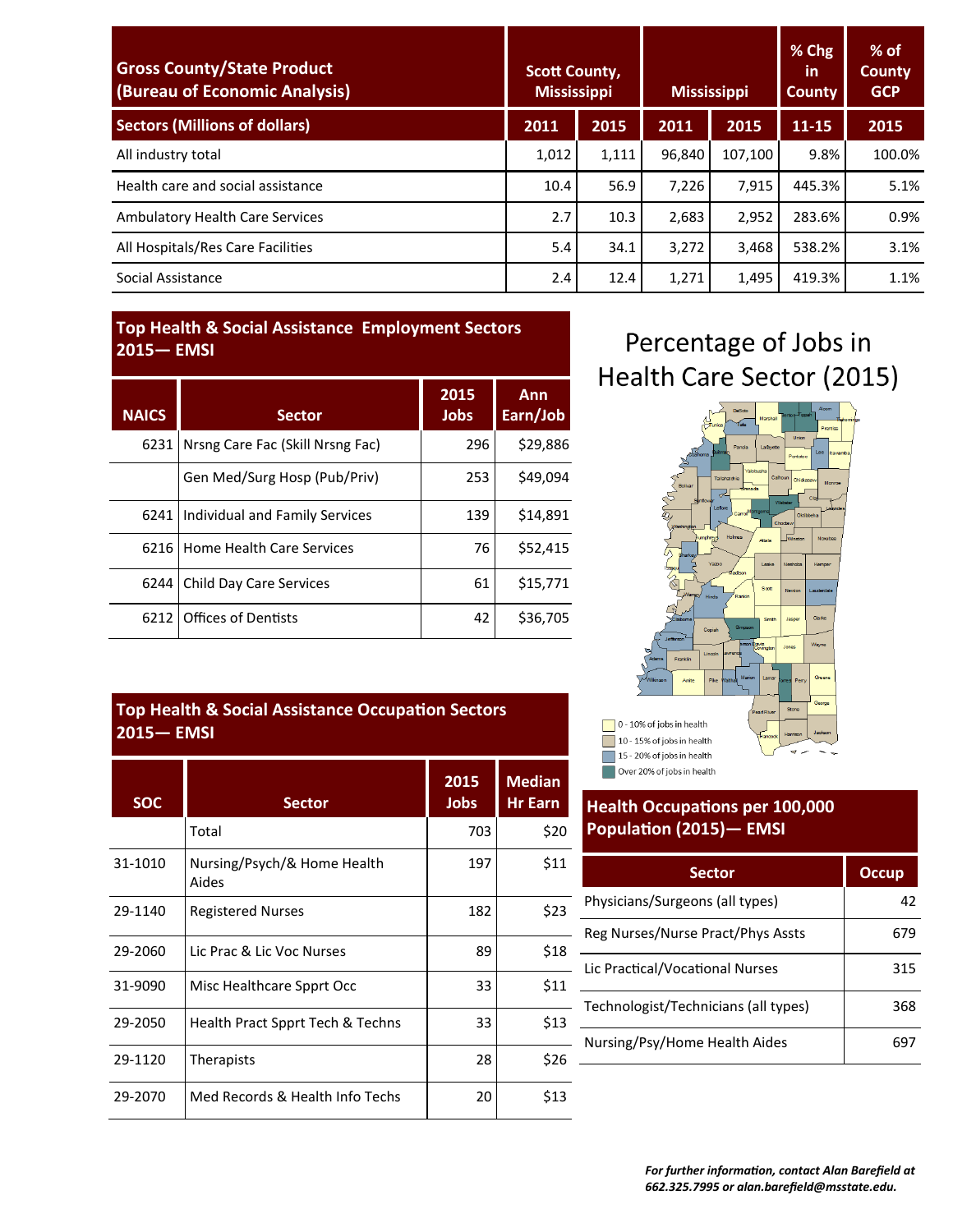# **MISSISSIPPI COUNTY ECONOMIC PROFILES DATA KEY**

### **Total Population, 2015**

These data were obtained from the 2011-2015 American Community Survey five year estimates tables. *http:// www.census.gov*

#### **Percent Change in Total Population, 2011-2015**

These data were obtained from the 2006-2011 and 2011-2015 American Community Survey five year estimates tables. *http://www.census.gov*

### **Percent of the Population that is Non-white, 2015**

These data were obtained from the 2011-2015 American Community Survey five year estimates tables. They show the percentage of persons for the county, state and nation who either classified themselves as multi-racial or as a race other than White.

*http://www.census.gov*

### **Percent of the Population that is Older than 64 years, 2015**

These data were obtained from the 2011-2015 American Community Survey five year estimates tables and show the proportion of persons residing in the county who report themselves to be 65 years of age and older. *http://www.census.gov*

### **Percent of the Population in Poverty, 2014 Estimate**

These data were obtained from the Model-based Small Area Income & Poverty Estimates (SAIPE) for School Districts, Counties, and States. *http://www.census.gov/did/www/saipe*

### **Percent of the Total Population under 18 in Poverty, 2014 Estimate**

These data were obtained from the Model-based Small Area Income & Poverty Estimates (SAIPE) for School Districts, Counties, and States. *http://www.census.gov/did/www/saipe*

**Percent of the Population 25 and Older that have a High School Diploma, GED, or more, 2014** These data were obtained from the American Community Survey 2009-2013 5-year estimates. *http://www.census.gov*

**Percent of the Population 25 and Older that have a Bachelor's Degree or more, 2014 Estimate** These data were obtained from the American Community Survey 2009-2013 5-year estimates. *http://www.census.gov*

**Percent of Workers who Travel 30 minutes or more one way, to work, 2014 Estimate** These data were obtained from the American Community Survey 2009-2013 5-year Estimates. *http://www.census.gov*

**Unemployment Rate, 2015 Annual Average** These data were obtained from the Bureau of Labor Statistics. *http://bls.gov/lau/#tables*

**Current Median Household Income, 2014 Estimate** These data were obtained from the Model-based Small Area Income & Poverty Estimates (SAIPE) for School Districts, Counties, and States. *http://www.census.gov/did/www/saipe*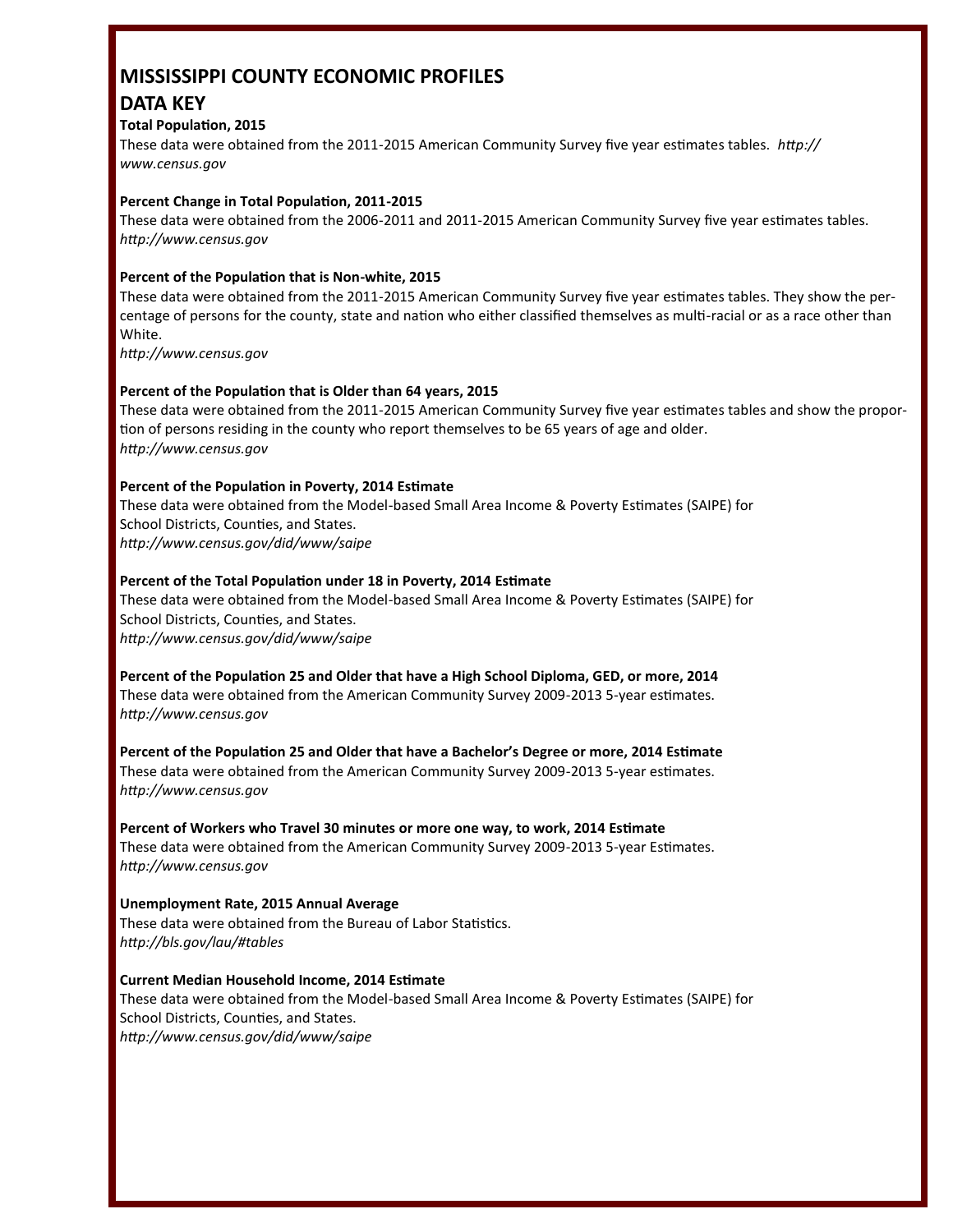### **Location Quotients**

Location quotients are the comparisons of the percentage of workers in a particular economic sector in the county as compared to the percentage of workers in that economic sector for the nation. If the location quotient (measured on the vertical axis) is greater than 1.0, then the county could have a competitive economic advantage for that particular sector.

The horizontal axis measures the percentage change in the size of the location quotient for a particular sector over the last five years (2011-2015). If the percentage change in the location quotient is greater than zero, then the competitive advantage of the county (in relation to the nation) has increased. Conversely, if the percentage change is less than zero, then the competitive advantage of the county has declined.

The sectors shown on this chart are the five sectors that have the highest employment in the county. The size of the bubble for each particular sector demonstrates the relative level of employment. The depicted sectors are a subset of the twenty-two 2 digit North American Industrial Classification System (NAICS) codes that are a standard classification system used in economic analysis (an exception to this classification is the extrusion of Production Agriculture and Forestry, Fishing, and Related Activities that were derived from NAICS Code 11). The entire list of 2-digit NAICS codes is provided below. The data used in these calculations were obtained from Economic Modeling Systems Incorporated (EMSI).

## *2-digit NAICS Code Sectors*

Code Sector Name

- **•** 11 Agriculture, Forestry, Fishing and Hunting
- 21 Mining, Quarrying, and Oil and Gas Extraction
- 22 Utilities
- 23 Construction
- 31-33 Manufacturing
- 42 Wholesale Trade
- 44-45 Retail Trade
- 48-49 Transportation and Warehousing
- 51 Information
- 52 Finance and Insurance
- 53 Real Estate and Rental and Leasing
- 54 Professional, Scientific, and Technical Services
- 55 Management of Companies and Enterprises
- 56 Administrative and Support and Waste Management and Remediation Services
- 61 Educational Services
- 62 Health Care and Social Assistance
- 71 Arts, Entertainment, and Recreation
- 72 Accommodation and Food Services
- 81 Other Services (except Public Administration)
- 92 Public Administration (Government)

Source: *http://www.census.gov/eos/www/naics/*